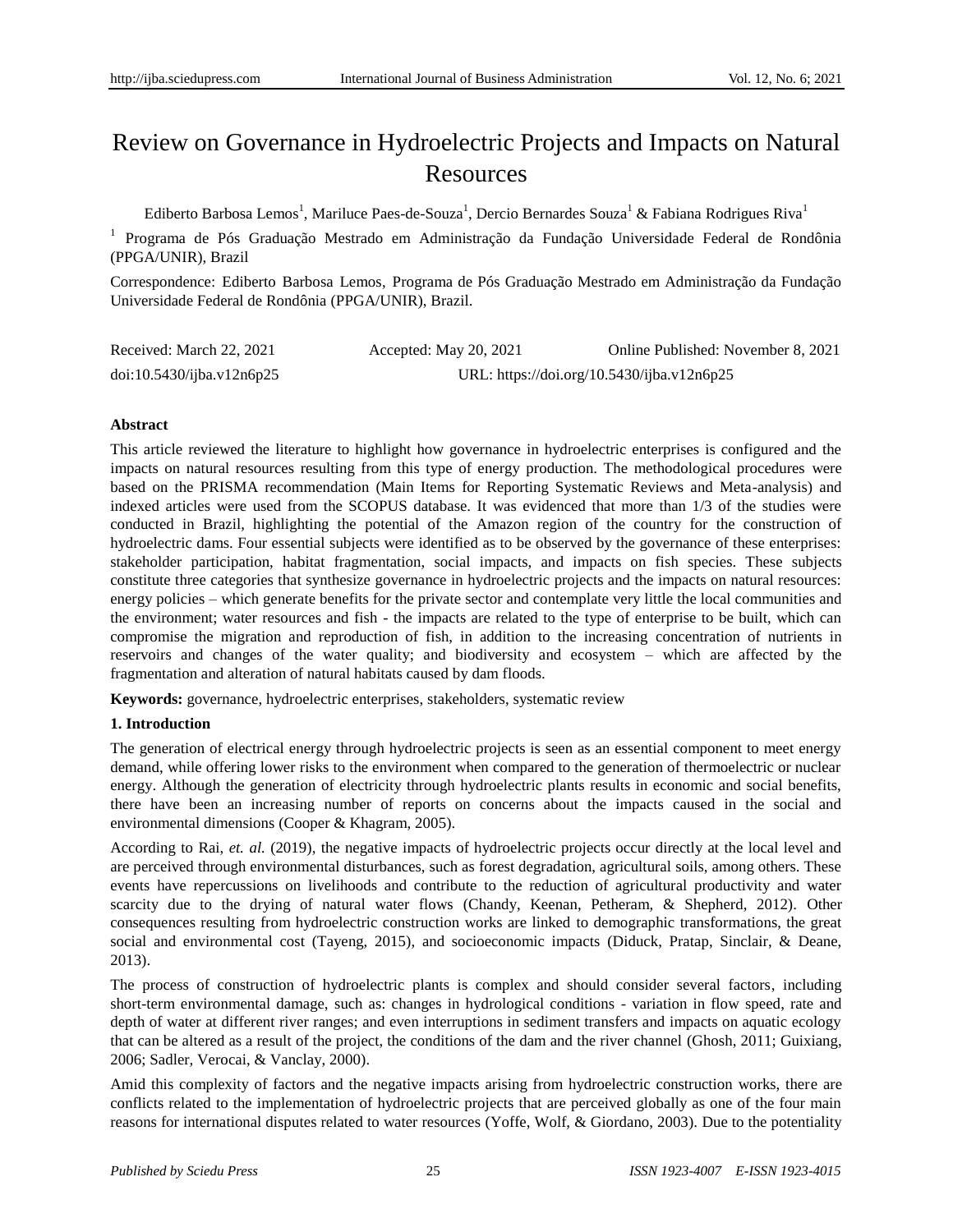of these conflicts, either due to resource disputes or strong resistance related to environmental aspects, several hydroelectric projects were canceled or suspended indefinitely (Kaygusuz, 2002; Klimpt, Rivero, Puranen, & Koch, 2002).

Within this multifaceted scenario, governance is an essential instrument to mitigate possible conflicts and impacts on the use of natural resources, and the dispute between stakeholders. Thus, governance can be defined as a process in which new paths are presented and applied to indicate an alternative relationship between the governmental level and social demands and manage the different existing interests (Campos & Fracalanza, 2010).

In these circumstances, is it questioned how the governance and the impacts on natural resources resulting from hydroelectric projects are configured? The research was developed based on a systematic review of the literature on the theme of governance in hydroelectric projects.

This article consists of sections, in addition to this introduction: theoretical background; methodological procedures; analysis of the data found; discussion around the three lines: implications of governance in energy policies; implications of hydroelectric plants on water and fish resources; and implications of hydroelectric plants on biodiversity and ecosystem. Finally, conclusions, research limitations and suggestions for future studies are presented.

#### **2. Materials and Methods**

In a scientific investigation, systematic literature reviews improve the quality of the review process and of the obtained results, while guiding the reader on the research path, through a transparent and reproducible procedure with the use of clear criteria of inclusion and exclusion to select the eligible literature (Gough, Oliver, & Thomas, 2017; Tranfield, Denyer, & Smart, 2003).

The basis for systematic reviews derives from clear questions, using systematized and explicit methods to identify, select and critically evaluate relevant scientific studies (Galvão, Pansani, & Harrad, 2015). The basic question for the research was: how are governance and the impacts on natural resources resulting from hydroelectric projects configured? To answer the question, the PRISMA recommendation (Main Items to Report Systematic Reviews and Meta-analyses) was followed, as it is an instrument that includes a checklist with 27 items and a four-step flowchart that enable a better critical evaluation, ensuring scientific rigor and transparency of the steps in systematic review studies (Galvão et al., 2015).

The review was conducted in two stages. The first aimed to research published works on the subject Governance in Hydroelectric Enterprises; the second, to deepen the subject and specifically seek published works on the resolution of conflicts between stakeholders and natural resources arising from hydroelectric projects. The bibliographic research plan included a research at the *Scopus database,* the choice for this database is justified, because it is considered the largest database of abstracts and citations in the literature with peer review on scientific journals, books, congress processes and publications of the sector (Baas, Schotten, Plume,  $C\hat{\alpha} \in \&$  Karimi, 2020).

To carry out the research, the following keywords and Boolean operators were used: *governance*\*, *hydroelectric\*, fish, forest, river*\*, *stakeholder\*.* Only the truncation symbol, the asterisk (\*) which is the most flexible of the symbols, was used, because it retrieves any characters or none, thus obtaining derivations of the words.

When searching the descriptors in the base, the item "Topics" was selected, which includes title, abstract and keywords, obtaining a result of 520 samples, with the following filters: scientific papers only; English language. Subsequently, all titles and abstracts of the 520 papers were read, excluding those that were not relevant to the topic and not available for download*,* resulting in 117 scientific papers. From this sample, and from the subject Governance in Hydroelectric Projects, we again read the titles, abstracts, and keywords, seeking to identify elements related to the resolution of conflicts between stakeholders and natural resources resulting from hydroelectric projects. Which resulted in a final sample of 31 papers?

The 31 scientific papers of the final sample were read in full, and a spreadsheet was prepared in the Microsoft Excel according to PRISMA orientation. After the full reading of the selected material, it was verified that 05 (five) papers had no correlation with the governance approach in hydroelectric projects, being excluded in the eligibility phase.

The selection flow of the papers characterizes the descriptive result and gives the reader an idea of the scope of the search strategy and increases the internal validity of the systematic review. After the eligibility of the papers and the constitution of the textual corpus, the qualitative analysis of the content was performed, adopting for this phase of the research the procedures recommended by Bardin (1977).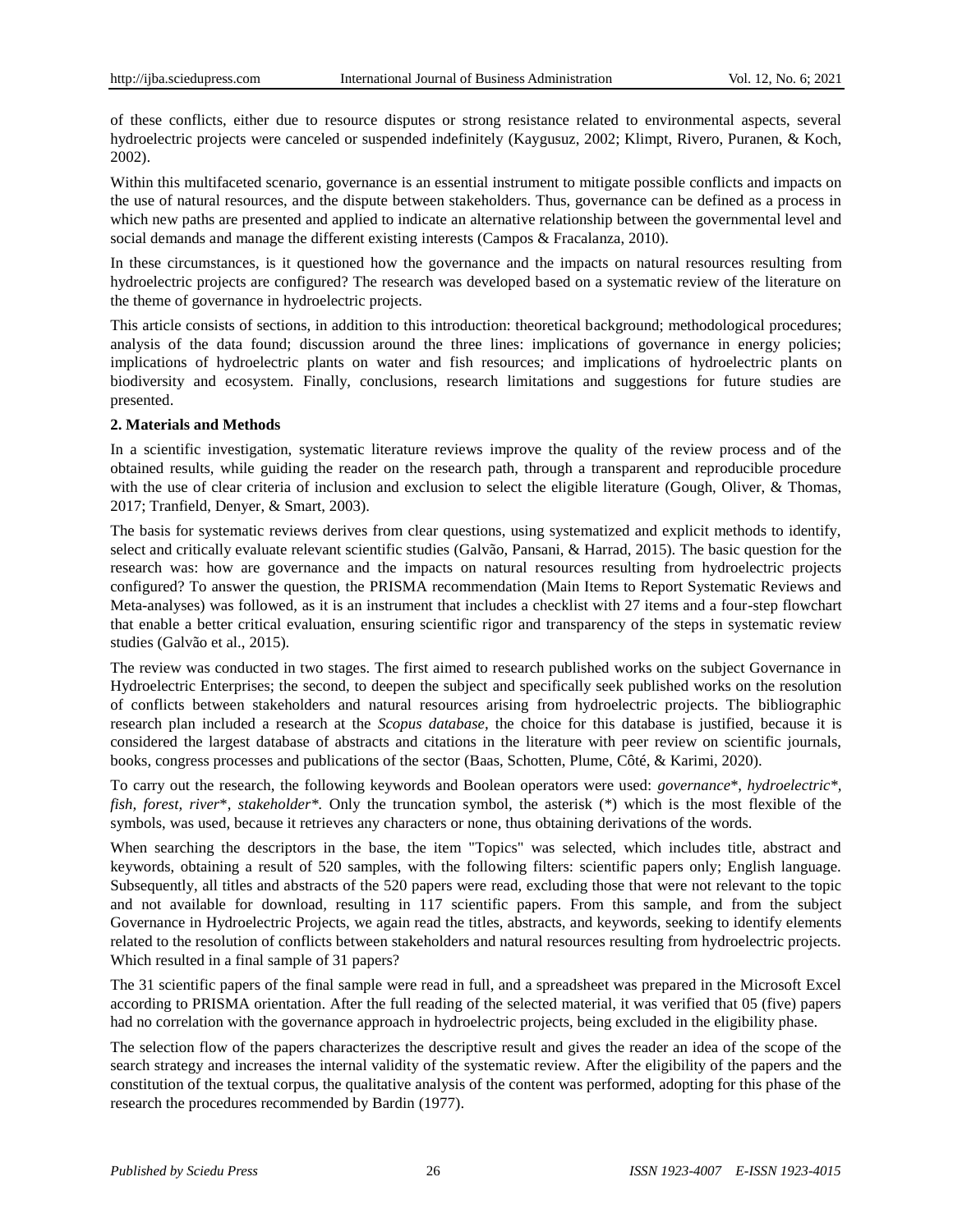Based on the flow of information from the PRISMA protocol, all the information about the methodological steps was synthesized and presented in Figure 1 below:



Figure 1. Flow of information from the systematic review adapted from the PRISMA protocol, 2019

#### **3. Results**

In this systematic review of the literature, 26 papers from 20 journals that present relevant information on governance in hydroelectric enterprises were analyzed. Among these journals, *Sustainability Switzerland* with 3 publications; and *Biological Conservation, Environmental Biology of Fishes, Plos One* and *Water Alternatives* stood out with greater representation, with 2 publications each. The results of the literature analysis of the analyzed articles were grouped into 7 main themes and are illustrated in Figure 2:



Figure 2. Overview of the subjects identified in the survey data, 2019

As shown in Figure 2, we highlight the studies concerned with the topic dealing with fish and the impact of hydroelectric enterprises in relation to them, object of study of the respective authors (Bhatt, Tiwari, & Pandit, 2017; Birnie-Gauvin, Larsen, Nielsen, & Aarestrup, 2017; Cebalho et al., 2017; Lima, Reynalte-Tataje, & Zaniboni-Filho, 2017; Pittock, Dumaresq, & Orr, 2017; Quinn, Bond, Brenkman, Paradis, & Peters, 2017; Yang, Tang, Tao, & Zhao, 2017).

The data also allowed the identification and classification of the countries that are studied the most (research locus) in the literature regarding the production of renewable energy (hydroelectric). To enable a better understanding, this information was synthesized and organized in Table 1: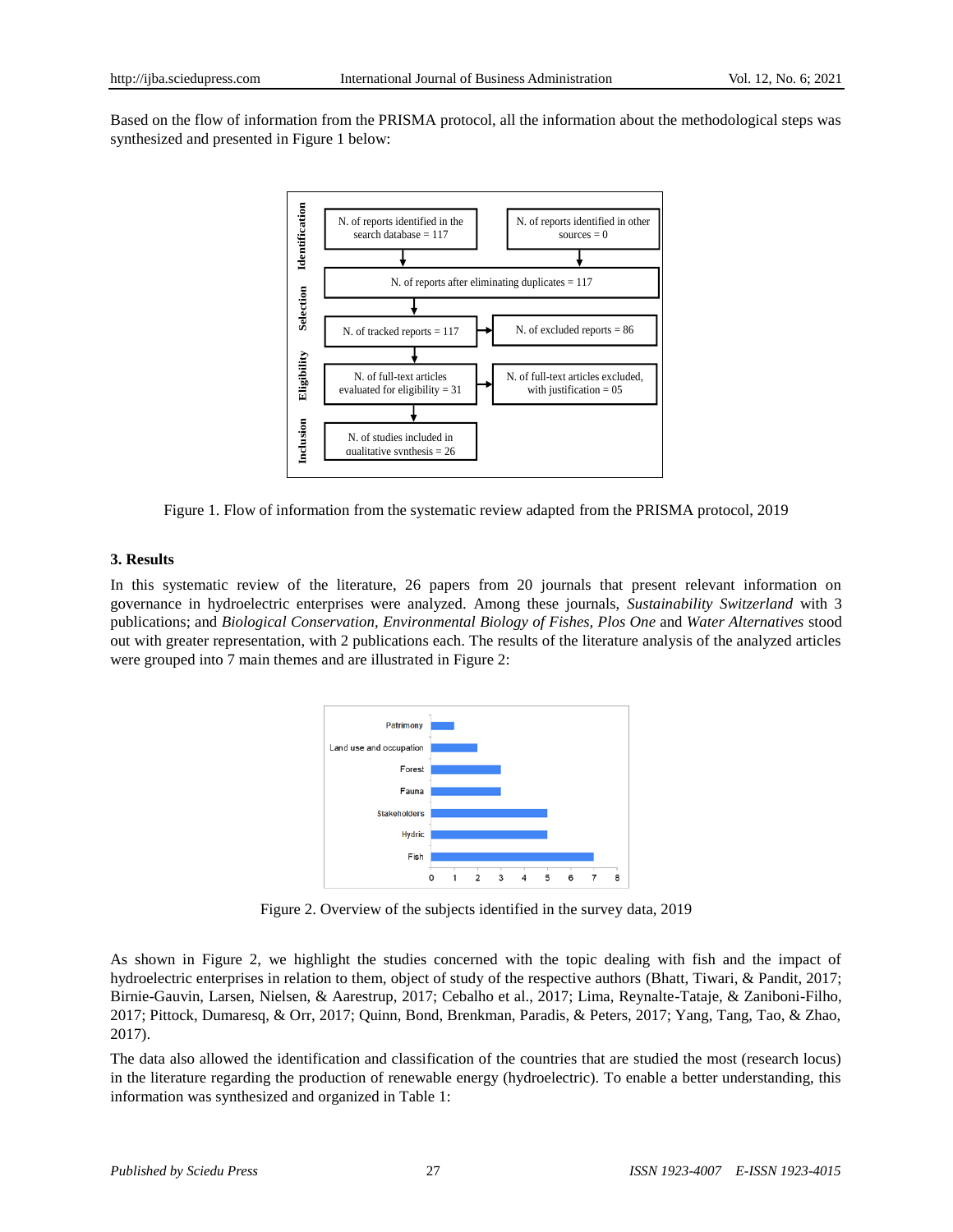#### Table 1. Place of study and their respective subjects

| Country                         | $No$ .         | <b>Research locus</b>                       | <b>Subject</b>                   |
|---------------------------------|----------------|---------------------------------------------|----------------------------------|
| <b>Brazil</b>                   | 9              | São Paulo                                   | Land<br>use<br>and<br>occupation |
|                                 |                | <b>Brazilian Amazon</b>                     | Fauna                            |
|                                 |                | Para ba do Sul River Basin                  | Water                            |
|                                 |                | Cabixi I (C1) and Cabixi II (C2) reservoirs | Fish                             |
|                                 |                |                                             |                                  |
|                                 |                | <b>Brazilian Amazon</b>                     | Fauna                            |
|                                 |                | Amazon                                      | Fauna                            |
|                                 |                | Santa Catarina State (Brazil)               | Forests                          |
|                                 |                | Region of the Upper Uruguay River           | Fish                             |
|                                 |                | <b>Brazilian Amazon</b>                     | Forests                          |
| South Africa                    | 1              | South Africa                                | Stakeholders                     |
| Cambodia/Laos/Thailand/Vietin ã | 1              | Mekong River                                | Fish                             |
| Canada                          | $\overline{2}$ | <b>British Columbia</b>                     | Stakeholders                     |
|                                 |                | New Brunswick                               | Patrimony                        |
| China                           | $\overline{2}$ | Majiang County, Texas                       | Forests                          |
|                                 |                | Yangtze Basin River                         | Fish                             |
| Denmark                         | $\mathbf{1}$   | Jutland                                     | Fish                             |
| Ecuador                         | 2              | Ecuador                                     | Hydric                           |
|                                 |                | In 10 hydroelectric stations                | Hydric                           |
| Usa                             | $\mathbf{1}$   | Washington                                  | Fish                             |
| India                           | 2              | India                                       | Stakeholders                     |
|                                 |                | Himalayas                                   | Fish                             |
| Mexico                          | 1              | Sierra Madre Oriental                       | Hydric                           |
| Sweden / Norway                 | $\mathbf{1}$   | Sweden / Norway                             | <b>Stakeholders</b>              |
| Switzerland                     | $\mathbf{1}$   | Walenstadt                                  | Stakeholders                     |
| Thailand / Myanmar              | $\mathbf{1}$   | Nu Rivers / Salween / Thanlwin              | Hydric                           |
| Viet Nam                        | 1              |                                             | Land<br>use<br>and               |
|                                 |                | Thua Hue Thien                              | occupation                       |
| <b>Total reviewed studies</b>   | 26             |                                             |                                  |

Source: Prepared according to the survey data collection, 2019.

As shown in Table 1, there is a predominance of studies in the Amazon region, more specifically in Brazil, which presented a total higher than 1/3 of the studies reviewed. These data corroborate to previous studies that indicate a potential interest for dam developments in the Amazon basin (Zarfl, Lumsdon, Berlekamp, Tydecks, & Tockner, 2015). Lees et al. (2016) mapped the existence of 191 dams in the Amazon basin and the construction of 246 more hydroelectric projects.

After data analysis, it was verified that governance in hydroelectric projects is inserted in the paradox of the relationship between society and the environment. Thus, on one hand, there is society that increasingly demands the generation of electricity and has increased its power to participate in decisions when developing hydroelectric projects, however, society itself still suffers from the social impacts of hydroelectric power generation.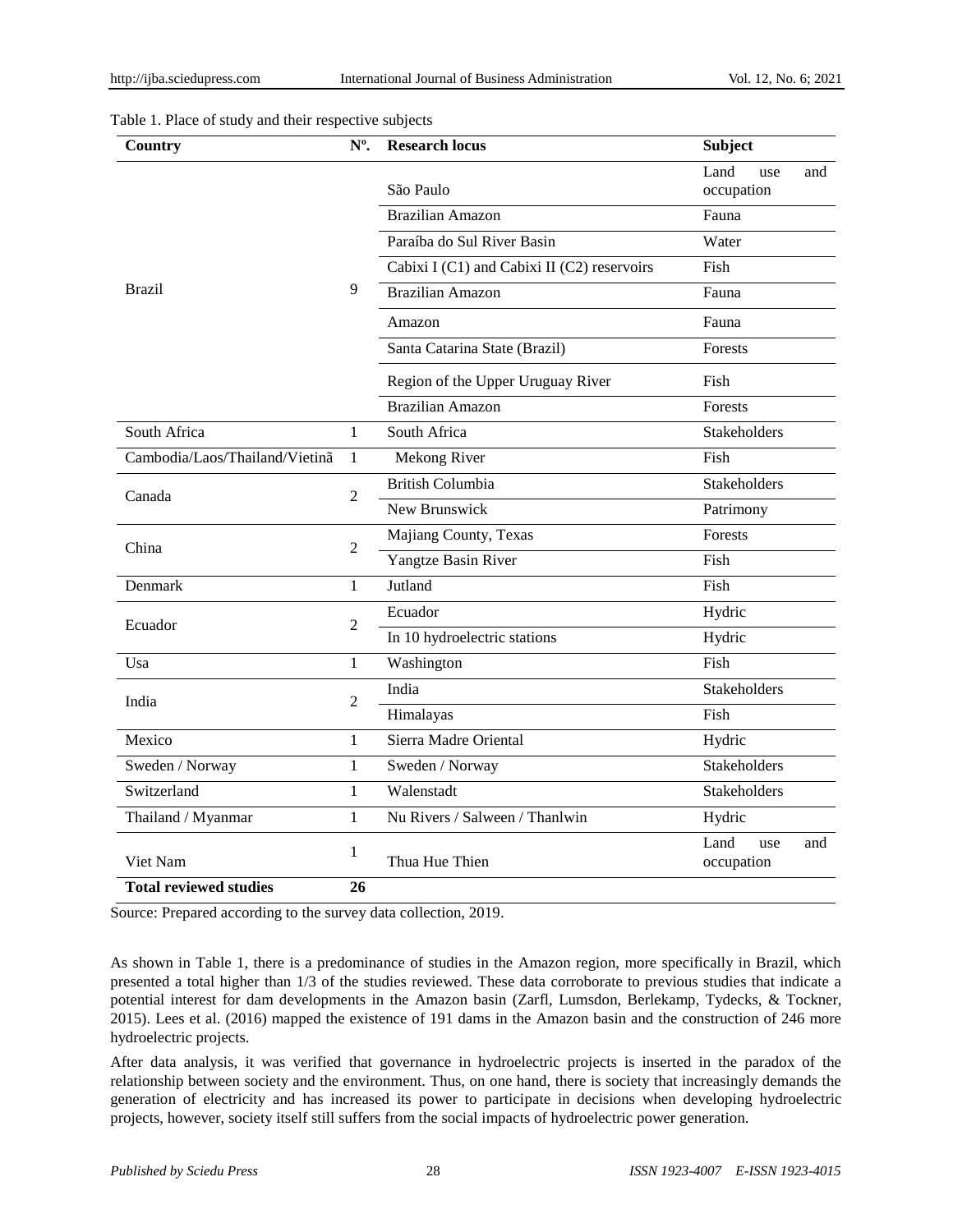On the other hand, there is a natural environment that suffers several impacts, even though hydroelectric plants are considered an alternative for the generation of clean energy. Among the main impacts suffered by the environment, we can highlight the fragmentation of habitats and the direct consequences for the survival of several species of fish. In this understanding, Figure 3 demonstrates the topics that can be considered indispensable for analysis by governance in hydroelectric projects.



Figure 3. Essential topics to governance in hydroelectric projects, elaborated from the survey data collection, 2019

The analysis and understanding of these topics can be considered indispensable for a good governance of hydroelectric projects. Also based on the data shown in Figure 3, it was verified that these topics can be grouped into three main categories: energy policies; water resources and fish; and biodiversity and ecosystem. In the following section, these categories will be addressed, enabling a better understanding of how these issues have presented themselves in the context of governance in hydroelectric projects.

#### **4. Discussion**

Regarding hydroelectric power, recent literature has expressed concern about climate change and the growing demands for renewable energy, which consequently lead to interest in the development of hydroelectric plants, as they are considered a renewable source of energy and low carbon emissions that contributes to climate change mitigation, while attracting attention to the environmental and socioeconomic values associated with these enterprises (Karambelkar, 2017; Lindström & Ruud, 2017; Silber-Coats, 2017).

In this direction, governments of many countries committed internationally to the goal of reducing greenhouse gas emissions and gradually eliminating non-renewable energy sources, have begun to review their energy policies to support a transition to renewable energy sources (D  $\acute{\text{a}}z$ , Adler, & Patt, 2017). In this perspective, the development of hydroelectric plants can bring many benefits, especially small hydroelectric plants (SHP), which can create employment, improve quality of life, maintenance of social and economic stability, generation of socioeconomic benefits in rural communities, in addition to provide energy supply in remote areas to the existing communities nearby where the projects are executed (Nguyen, Pham, & de Bruyn, 2017; Silber-Coats, 2017).

Despite these possible benefits, there have been many discussions about the negative impacts of hydroelectric projects, especially in relation to the displacement of communities (riverside and indigenous), habitat loss, and even questions about being really "green" energy sources (Fearnside & Pueyo, 2012). Thus, these debates involve environmental and social issues that imply the opportunities for the implementation of hydroelectric energy regardless the size of the projects, the type of project and the local conditions of each project.

In this context, based on the review, it was possible to categorize three important thematic groups for the discussion: implications of governance in energy policies; implications of hydroelectric plants on water and fish resources; and implications of hydroelectric plants on biodiversity and ecosystem.

Lindström and Ruud (2017) conceptualize hydroelectric governance as a term that includes different processes of management of hydroelectric resources in relation to: structures of regulations, actions, standards and specific accountability schemes, and various stakeholders.

According to these authors, the current hydroelectric governance model is a consequence of past periods, which were marked by uncontrolled exploration and systems designed to allow the development of hydroelectric plants with little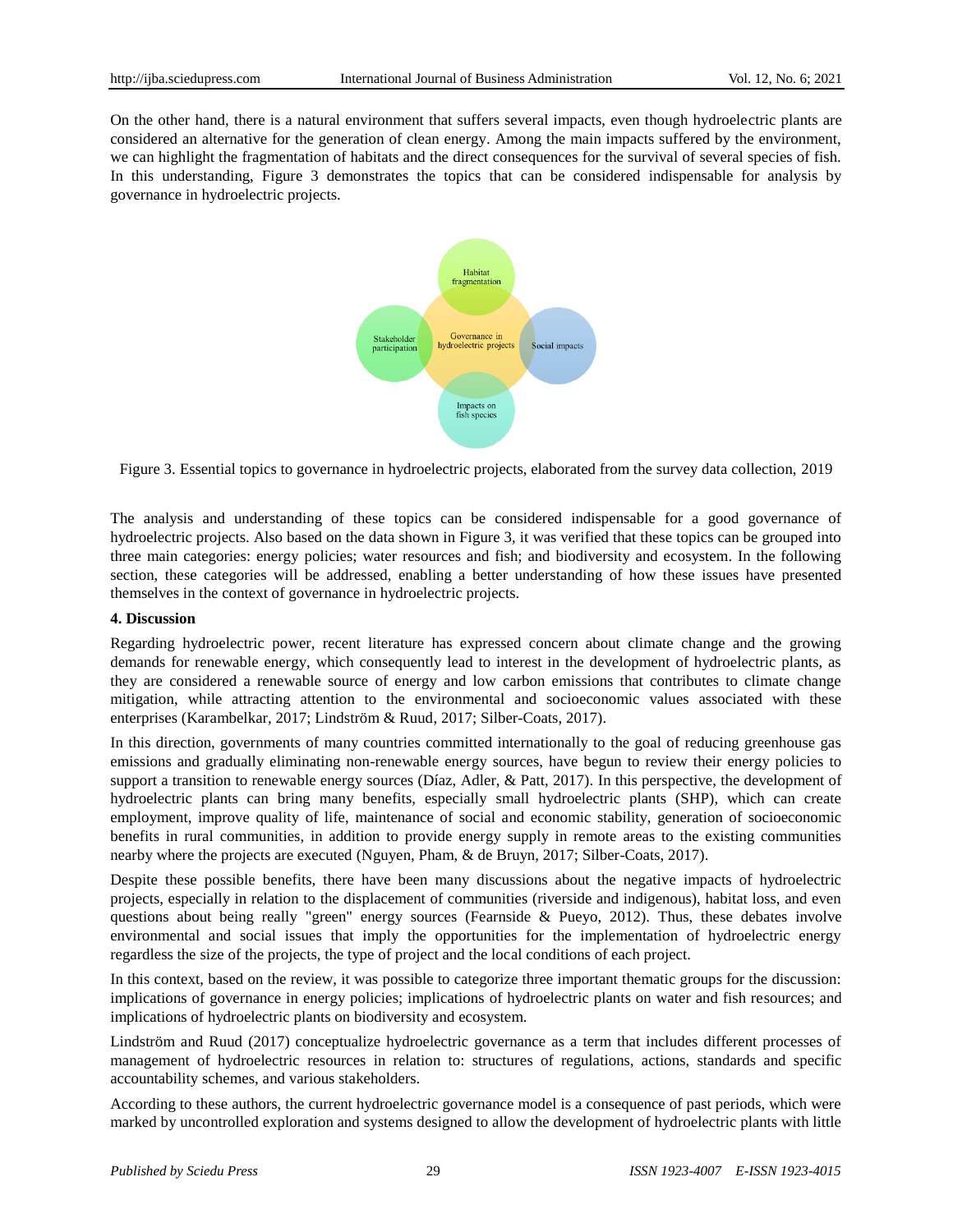regard to the consequences. Thus, it is necessary to understand the political models of the past and regulatory approaches to develop hydroelectric governance systems that are more sustainable and appropriate to future social and environmental needs, especially policies based on the win-win relationship, while maintaining hydroelectric generation in regions where there are no viable options, while minimizing environmental impacts at the local level through new operational projects (Lindström & Ruud, 2017).

However, depending on the way governments propose energy policies there may be divergences between the government levels and possible conflicts between stakeholders generating public resistance to these policies (Díaz et al., 2017). An event in this sense occurred in British Columbia (BC), Canada, where the government ignored opinions and, contradicting stakeholders, led to the approval of the Site C Hydroelectric Power Plant and the Pacific Northwest Liquefied Natural Gas terminal. This fact consequently led to the discrediting of government consultations for the development of environmental policies (Gerwing & Cox, 2017).

As for public acceptance, trust and regulatory context are essential variables for measurement, and it is important to understand how they relate to each other and to proceed risk analysis of a negative perception for the implementation of transition projects to renewable energy (Díaz et al., 2017).

In the view of these authors, three perspectives reflect divergences in energy policy at different levels of government: a) promotion for local development and energy production; b) promoting a 'green' environmental agenda at national level; and c) regional government training to implement energy policies. Although these perspectives raise questions about which energy policies should be prioritized, there is consensus from stakeholders on the importance of an inclusive and democratic decision-making process (D  $\alpha$ z et al., 2017).

On the other hand, in some places in the world such as the Indian state of Uttarakhand, laws and policies on electricity, land, environment and water prioritize hydroelectric power generation over other uses of water. In this way, federal and state governments effect regulatory acts that tilt the allocation and distribution of resources and wealth in favor of the development of hydroelectric dams increasingly dominated by the private sector, generating benefits only for developers and the government, while local communities and the environment become virtually non-existent (Karambelkar, 2017).

Given this governmental positioning, a creative solution to promote the balance between the parties is the establishment of formal agreements between localities close to small-scale hydroelectric projects and energy developers for the release of water for irrigation during the planting season, so disputes between water needs for local use and energy development can be minimized without formal regulation (Karambelkar, 2017).

Also, as a possibility to minimize the conflicts between the parties involved in hydroelectric projects, especially in places where there is a complex institutional architecture, there are projects of Small Hydroelectric Power Plants (SHP's), that generate less environmental impact, require simplified authorization processes for the use of water, which consequently allows greater savings of time and costs, benefiting the municipality and the communities served.

Among the SHP's that are contemplated in the literature, we highlight the type implemented in rural areas of South Africa, known as "water wire"- a scheme that generates electricity by the immediate use of the entrance, diverting part or all the river flow through a turbine. Usually, this type of hydroelectric does not have storage capacity, and does not consume water, as the water diverted at the entrance is released back to the river after passing through the turbines (Scharfetter & van Dijk, 2017).

In Mexico, at Sierra Madre Oriental, Silber-Coats (2017) studied hydroelectric conflicts in Bobos-Nautla from a narrative perspective, classified in three parts: a) the arguments of hydroelectric energy advocates, for which the narrative is the claim that small hydroelectric dams contribute to development being part of a modernization process, generating stability and economic growth for rural communities; b) the counter-narrative of the adversaries, that argues that small hydroelectric projects are a scheme to "steal water", putting privatization as the root of the problem; and that the development of hydroelectric energy is sowing social discord, and c) the points of ambiguity and contradiction, which suggest lack of discursive closure due to the impossibility of including all actors in this conflict in only these two opposing fields.

Another contribution of the author mentioned above is in the historical account of the evolution of hydroelectric governance in Mexico, portraying long-standing conflicts involving the use of water for hydroelectric generation and the various institutional changes that have occurred, ranging from subtle political changes to comprehensive constitutional reforms, reshaping hydroelectric governance in a significant way, with a general trend of transition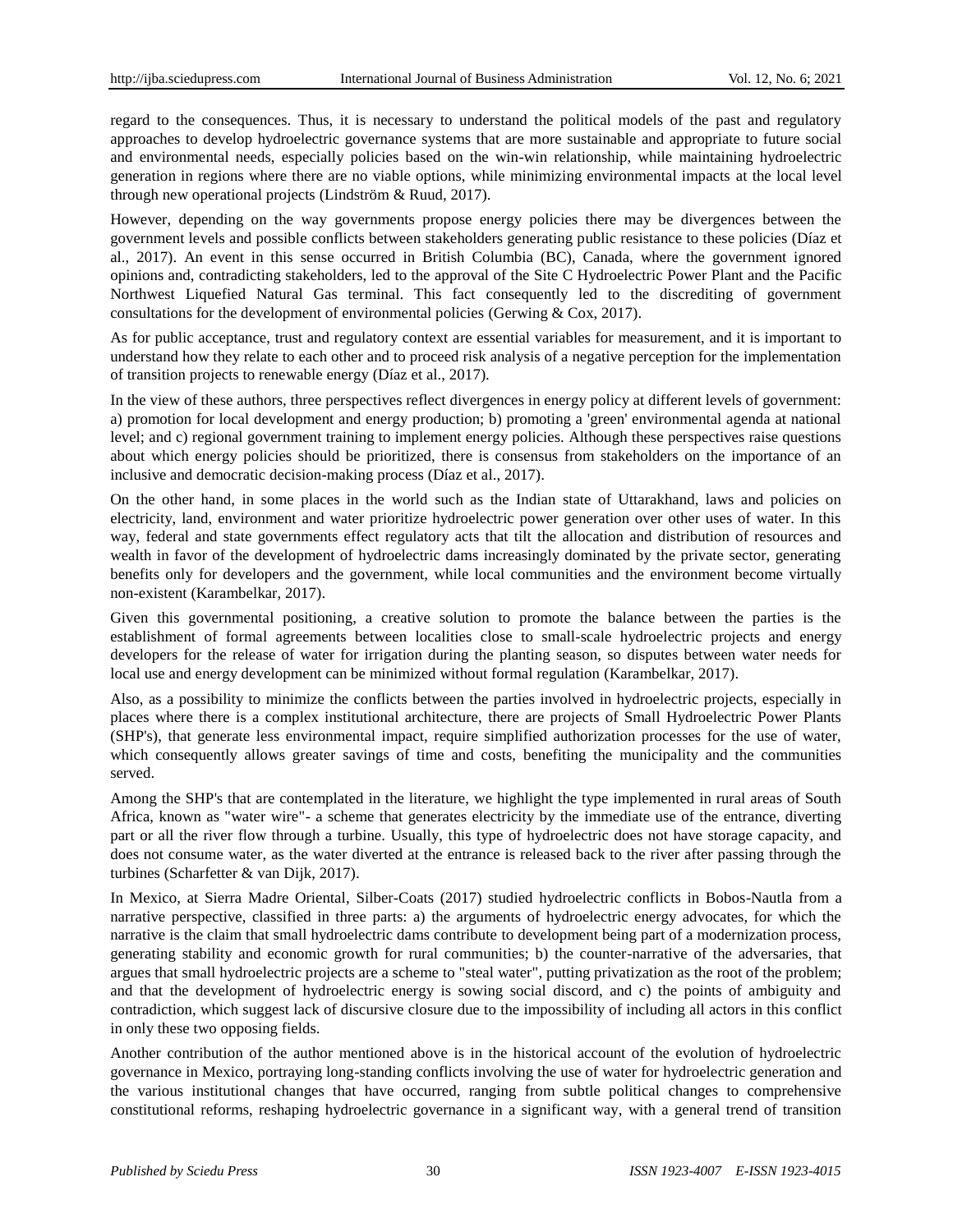from a centrally planned energy system to a competitive market structure, with the State acting as a facilitator of private investment (Silber-Coats, 2017).

Governance in hydroelectric projects can be understood as an explicit or implicit contractual structure within a transaction occurs. This process should be supported by hierarchical systems of control and incentive to avoid the disastrous consequences that the current standard of development of hydroelectric power presupposes, thus, government agencies should keep in mind broader considerations about sustainability.

In the studies, a relevant concern was raised regarding the impacts of hydroelectric projects on water resources and fish species. These impacts were evidenced in the study by Bhatt, Tiwari and Pandit (2017) who estimated - based on the construction projects of new hydroelectric plants in India - a rate of river diversions around 52 to 88%, and consequently the occurrence of semi-lake river ecosystems in different rivers.

Another relevant aspect that was highlighted by these authors is that the type of hydroelectric plant to be built, mainly cascading, directly impacts the migratory flow of fish (downstream/upstream) hindering the reproduction process of the species. Most hydroelectric projects aim, as an alternative to minimize the environmental impact, the creation of fish in hatcheries and later the introduction of these species in the reservoirs. However, this activity offers risks with the loss of genetic integrity and the possibility of contamination of natural fish populations with hatchery genetic material (Bhatt et al., 2017).

Corroborating the argument that hydroelectric "cascade" causes adverse effects for the migration and reproduction of fish species, more specifically the species (*potamodromes*) that depend on migration in various parts of the rivers, Yang et al. (2017) highlighted the need to respect a minimum distance of 60 KM between one dam and another, so that it is possible to maintain a riverside habitat that allows fish reproduction.

Also relevant to the importance of fish migration, the revised literature found cases in which the diversity of fish populations was reestablished after the removal of hydroelectric dams, such as the case of the removal of a dam in Denmark and two others in the United States: in the first case, researchers found that after 30 years of the removal of the Vilholt dam, there was an increase in the density of young fish both downstream and upstream of where the dam was located (Birnie-Gauvin et al., 2017). In the United States, the removal of two dams on the Elwha River allowed diadromas species to gain access to the sea again and consequently favored the rescue of the phenomenon of anadromy, that is, it allowed species such as salmon living in the sea to have access to river waters to reproduce (Quinn et al., 2017).

Another concern related to the migratory flow of fish, which has demanded studies in this area, refers to the chemical and genetic changes caused in fish from hydroelectric dams. Cebalho, et al. (2017) compared mercury concentration rates in fish from two Small Hydroelectric Plants (SHP's) with downstream fish from these reservoirs and found an increase in the mercury (Hg) index in fish from the reservoirs. Although this increase in mercury (Hg) is observed, the World Health Organization -WHO still considers it acceptable for consumption? According to the authors of the study, the causes for this are the alteration of the limnological conditions of water through anthropogenic actions of building dams.

As for the issue of water quality, Ling et al. (2017) found that eutrophic reservoirs result from multiple factors, among them stand out: high concentration of nutrients mainly in rainy periods, where organic compounds flow into rivers, given the proximity to areas of agricultural activities, livestock, sewage, and soil erosion. Due to this nutrient flow to the reservoirs, there is a greater proliferation of algae and a decrease in water quality (Ling et al., 2017).

Some of the implications of hydroelectric enterprises on fish species and the use of water resources were presented, more specifically the changes caused in water quality. However, these implications are not restricted to these studies, on the contrary, the level of impacts over the construction of hydroelectric dams gains a complex dimension by analyzing the ecosystem and biodiversity in general.

Reports on environmental impacts on flora, fauna, soil, and landscape were found in the literature, compromising the conservation of biodiversity and ecosystem. Most studies found in this literary review relate the negative effects which will be addressed below - as consequences of the "edge effects" caused by fragmentation and alteration of natural habitats due to floods caused by hydroelectric dams (Palmeirim, Vieira, & Peres, 2017; Storck-Tonon & Peres, 2017; Urruth, Souza, & Oliveira, 2017).

An example of a change in the flora on the shores of areas flooded by hydroelectric dams was demonstrated by Jones et al. (2017) when verifying the predominance of woody lianas over other tree species in degraded areas. Such change in vegetation, in addition to harming the diversity of other species, still results in indirect consequences, such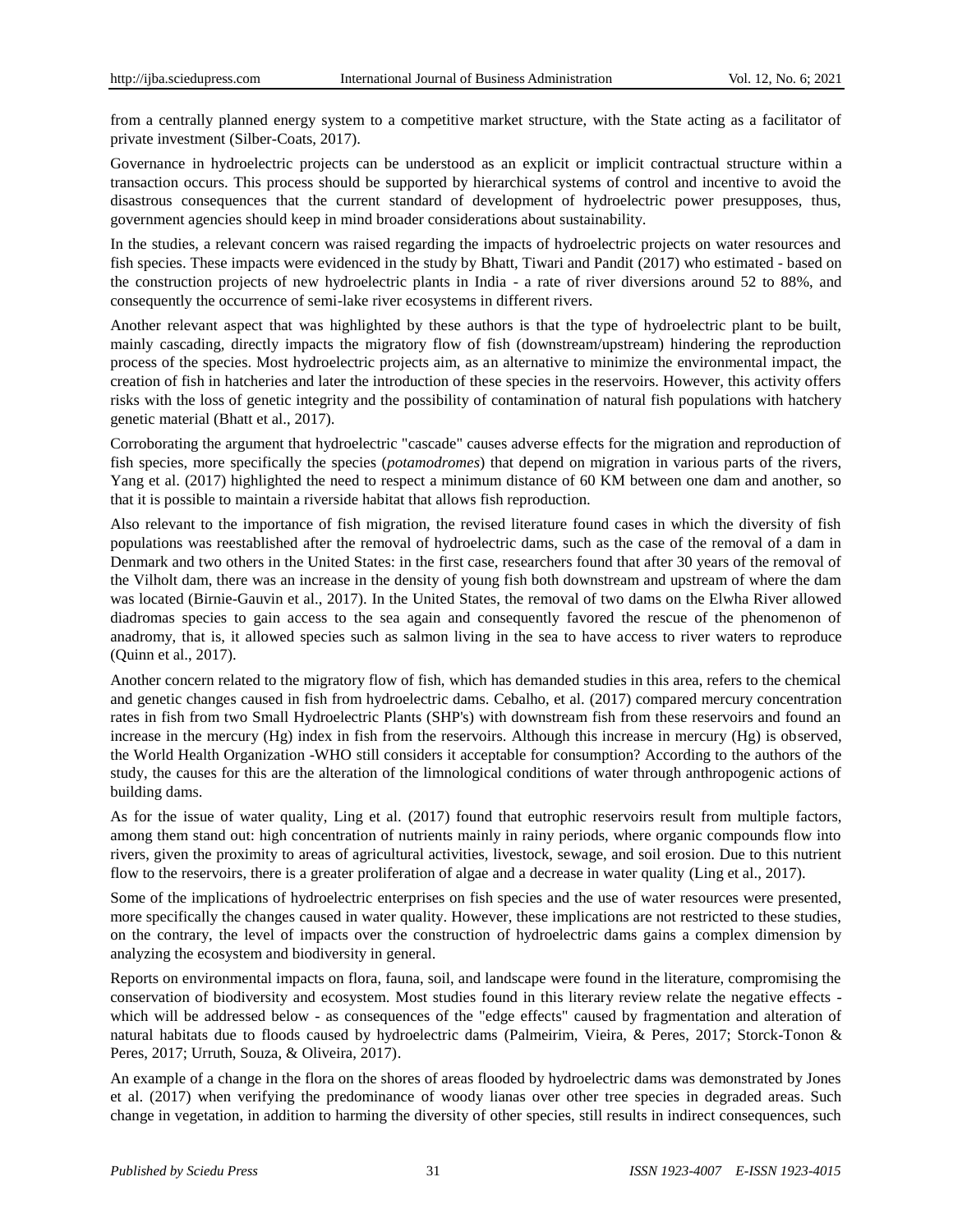as: the loss of biomass and the reduction of carbon retention by means of tree species (Jones, Peres, Benchimol, Bunnefeld, & Dent, 2017).

Based on this correlation of vegetation change, it is still possible to assume other environmental impacts, such as temperature rise, climate change and changes in precipitation rates as well as impacts on terrestrial fauna.

In this sense, Palmeirim, Vieira and Peres conducted a study in the Brazilian Amazon, more specifically at the Balbina Hydroelectric Power Plant, where they observed lizards that inhabited islands with approximately 100 ha that formed around the plant after 28 years of its construction. In this study, the authors highlighted the dominance of heliophilous species and point out that this fact results from higher temperatures during the day due to numerous gaps in the forest and direct exposure to sunlight (Palmeirim et al., 2017).

In addition to these negative effects, the literature also contemplates concerns about pollinating animals such as bee species, revealing that the distance between forests and island regions due to floods caused by hydroelectric plants is a threat to plant pollination function (Storck-Tonon & Peres, 2017).

Another animal identified in the literature and considered as an important indicator of ecosystem health was the bat. One study analyzed bat species in the previous period and after the construction of a hydroelectric plant, and the results showed that the diversity of species is conditioned to the variation of landscape, vegetation, and topography (Bobrowiec & Tavares, 2017).

From these studies presented, it is perceived that the edge effects resulting from hydroelectric projects results in serious environmental impacts, mainly related to biodiversity and habitat maintenance, thus, such effects have caused the dominance of few species and threatens the diversity of the other species, whether fauna or flora.

## **5. Conclusion**

The importance of governance in hydroelectric projects was discussed and expanded in this research, especially regarding the manifestation of governance and the impacts on natural resources resulting from these enterprises. In this sense, this research aimed to provide an overview on the subject, using a systematic review of the literature on governance of hydroelectric enterprises and a qualitative analysis, which allowed the categorization of three main categories: governance in energy policies; water resources and fish; biodiversity and ecosystem.

In relation to governance in energy policies, the studies point the importance of strategically engaging with a variety of stakeholders, with the intention of creating positive and respectful relationships aimed at minimizing existing conflicts. As presented by the authors  $D$  and  $R$  and  $R$  and  $P$  at (2017), although there is disagreement involving issues on energy policies, stakeholders broadly agree on the importance of an inclusive and democratic decision-making process, so that solid and reliable governance is encouraged.

Regarding governance for water resource management, this is a broad topic and involves a range of problems, demonstrating that effective and coordinated water governance systems are needed, otherwise, purely technical solutions will fail.

Associated with the governance of water resources and the impacts generated by hydroelectric plants, it is pertinent to highlight the concern with aquatic species. The survival of fish diversity and its distribution needs to be ensured through adequate environmental flows, under an ecologically sustainable and integrated water management program (Bhatt et al., 2017).

In relation to biodiversity, it is pertinent to present the considerations of Pandit and Grumbine (2012) who argue that the construction of dams results in adverse effects on the preservation of species. Forest loss and fragmentation significantly affect species diversity, cause changes in land cover and use, and submersion procedures result in the direct elimination of species, so activities related to the construction of dams end up being harmful to the survival of species (Pandit & Grumbine, 2012).

Although there is a strong opposition to the implementation of hydroelectric energy projects, especially projects involving the construction of large dammed reservoirs, it cannot be denied their relevance to the economic development process, especially for developing countries that need to meet energy demands and at the same time contribute to the reduction of greenhouse gas emissions - GHG.

In this sense, the literature has emphasized the importance of environmental and social aspects being considered in the planning, construction, and operationalization of hydroelectric plants, given their important role in the world's energy supply. Another issue that needs to be highlighted is that governance requirements are complex and should be applied vertically considering a top-down approach to structure the strategy and bottom-up to get the right incentives and controls (Grigg, 2011).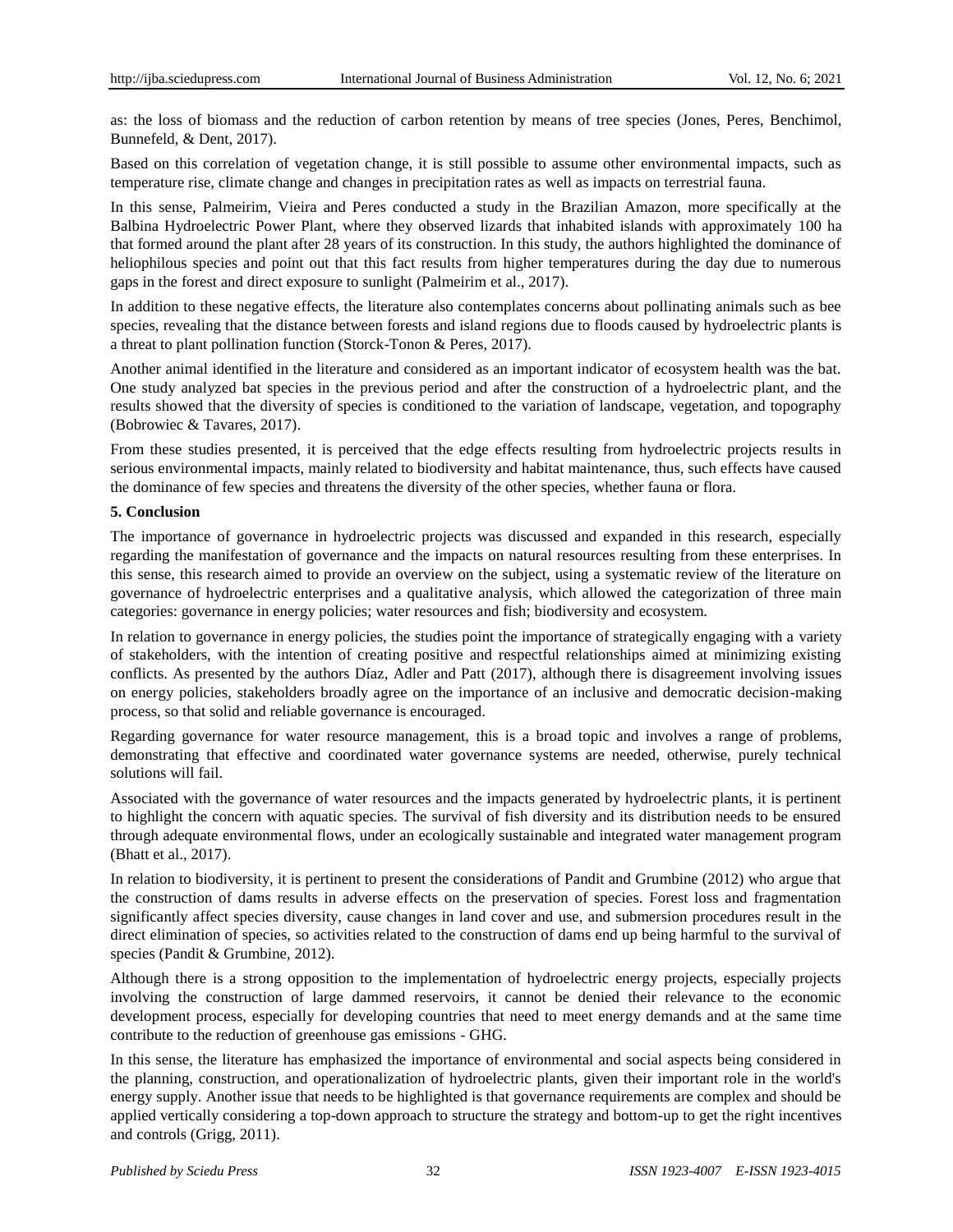Finally, this research provided relevant information on governance in hydroelectric plants and the impacts on natural resources resulting from the construction of dams. With this it is expected to have contributed academically to broaden the discussion on this subject and even foster future research, in addition, the information presented here can serve to guide all those involved in hydroelectric projects.

Due to the complexity and scope of this topic, there is great potential for further research. Empirical studies that include alternative perspectives or paradigms of governance are advocated, especially in developing countries, so that this line of research can contribute to the development of intelligent governance arrangements that are capable of dealing with conflicts arising from hydroelectric projects and the use of natural resources in more effective ways.

It is also suggested that future research explores corporate governance in hydroelectric projects and stakeholders, because few empirical research has been found on this subject; role of corporate governance in social and environmental performance, including under corporate social responsibility and environmental performance; studies on the socioeconomic and environmental impacts of hydroelectric projects and how technologies can contribute to minimize the "edge effects" caused by fragmentation and alteration of natural habitats due to floods caused by hydroelectric plants; studies on the impact on poverty reduction of local and indigenous communities, due to few studies on the direct relationship between better corporate governance and greater poverty alleviation and inequality reduction.

Among the limitations of this research, we point out the fact that only one bibliographic database *(Scopus)* was used and the selection of articles of free access in the English language. Thus, it is possible that this review did not include all the peculiarities related to governance and impacts on the use of natural resources in hydroelectric projects.

#### **Declaration of Competition interest**

The authors declare that there is no conflict of interest.

#### **Acknowledgements**

We thank the Coordination for the Improvement of Higher Education Personnel (CAPES) and the professors of the Graduation Program in Administration of the Federal University of Rondônia (PPGA/UNIR) for the support provided in the realization of this article.

In memory, we thank our friend Sidney dos Reis for all his contribution to this work.

#### **References**

- Baas, J., Schotten, M., Plume, A., Côté, G., & Karimi, R. (2020). Scopus as a curated, high-quality bibliometric data source for academic research in quantitative science studies. *Quantitative Science Studies*, *1*(1), 377-386. https://doi.org/10.1162/qss\_a\_00019
- Bardin, L. (1977). Content Analysis.pdf. In *Content Analysis*.
- Bhatt, J. P., Tiwari, S., & Pandit, M. K. (2017). Environmental impact assessment of river valley projects in upper Teesta basin of Eastern Himalaya with special reference to fish conservation: a review. *Impact Assessment and Project Appraisal*, *35*(4), 340-350. https://doi.org/10.1080/14615517.2017.1354642
- Birnie-Gauvin, K., Larsen, M. H., Nielsen, J., & Aarestrup, K. (2017). 30 years of dramatic reveal data increase in abundance of brown trout following the removal of a small hydrodam. *Journal of Environmental Management*, *204*, 467-471. https://doi.org/10.1016/j.jenvman.2017.09.022
- Bobrowiec, P. E. D., & Tavares, V. D. C. (2017). Establishing baseline biodiversity data prior to hydroelectric dam construction to monitoring impacts to bats in the Brazilian Amazon. *PLoS ONE*, *12*(9). https://doi.org/10.1371/journal.pone.0183036
- Campos, V. N. D. O., & Fracalanza, A. P. (2010). Water governance in Brazil: Conflicts over water appropriation and the search for integration as consensus. *Environment and Society*. https://doi.org/10.1590/S1414-753X2010000200010
- Cebalho, E. C., Díez, S., Dos Santos Filho, M., Muniz, C. C., Lázaro, W., Malm, O., & Ignácio, A. R. A. (2017). Effects of small hydropower plants on mercury concentrations in fish. *Environmental Science and Pollution Research*, *24*(28), 22709-22716. https://doi.org/10.1007/s11356-017-9747-1
- Chandy, T., Keenan, R. J., Petheram, R. J., & Shepherd, P. (2012). Impacts of Hydropower Development on Rural Livelihood Sustainability in Sikkim, India: Community Perceptions. *Mountain Research and Development.* https://doi.org/10.1659/mrd-journal-d-11-00103.1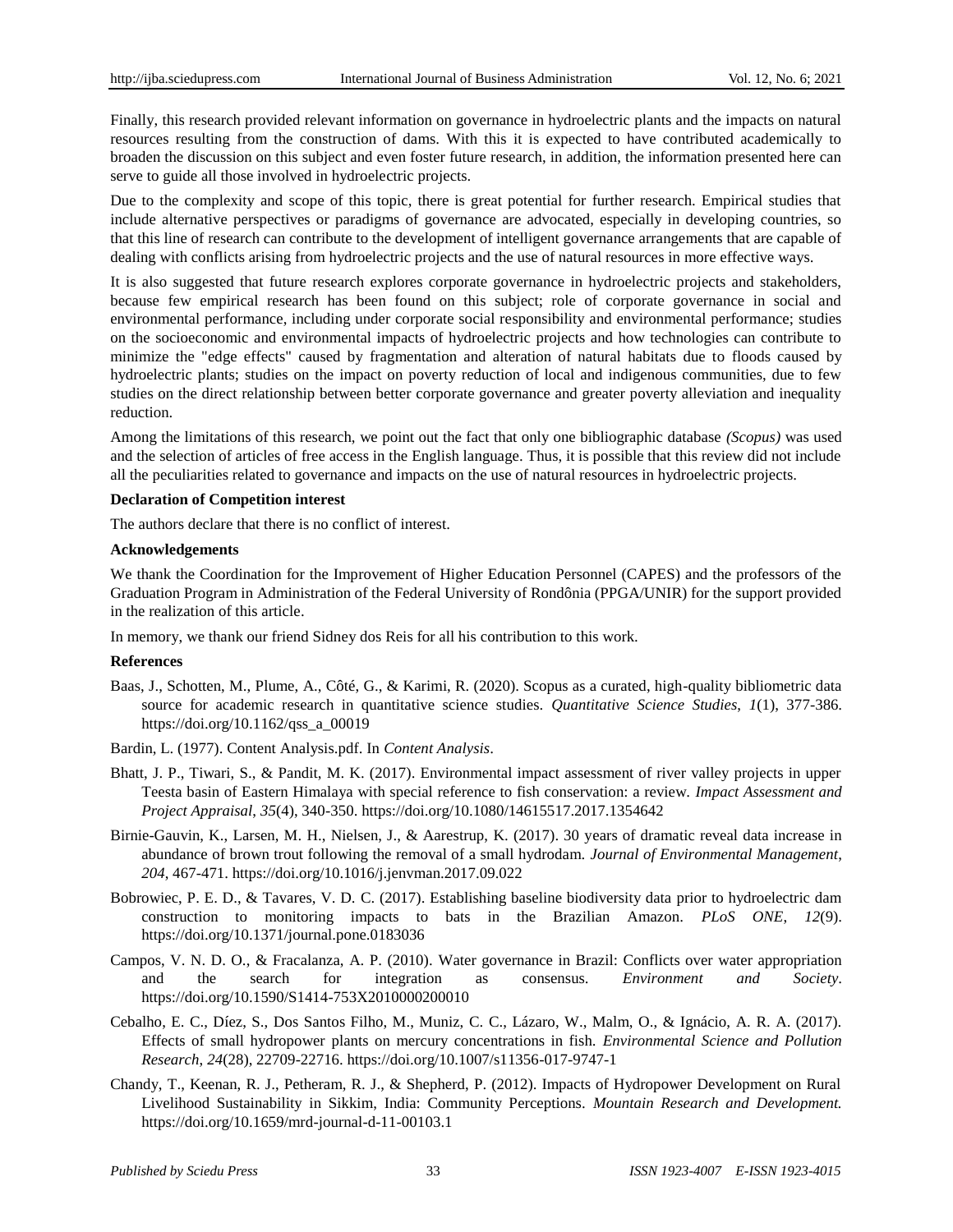- Cooper, R. N., & Khagram, S. (2005). Dams and development: transnational struggles for water and power. *Foreign Affairs*, *84*(1), 181. https://doi.org/10.2307/20034226
- Díaz, P., Adler, C., & Patt, A. (2017). Do stakeholders' perspectives on renewable energy infrastructure pose a risk to energy policy implementation? A case of a hydropower plant in Switzerland. *Energy Policy*, *108*, 21-28. https://doi.org/10.1016/j.enpol.2017.05.033
- Diduck, A. P., Pratap, D., Sinclair, A. J., & Deane, S. (2013). Perceptions of impacts, public participation, and learning in the planning, assessment and mitigation of two hydroelectric projects in Uttarakhand, India. *Land Use Policy.* https://doi.org/10.1016/j.landusepol.2013.01.001
- Fearnside, P. M., & Pueyo, S. (2012). Greenhouse-gas emissions from tropical dams. *Nature Climate Change*, *2*(6), 382-384. https://doi.org/10.1038/nclimate1540
- Galvão, T. F., Pansani, T. de S. A., & Harrad, D. (2015). Main items to report Systematic reviews and Meta-analyses: The PRISMA recommendation. *Epidemiology and Health Services*, *24*(2), 335-342. https://doi.org/10.5123/S1679-49742015000200017
- Gerwing, T. G., & Cox, K. (2017). Erosion of trust in government consultation will impede the creation of environmental policy. *Marine Policy*, *83*, 126-127. https://doi.org/10.1016/j.marpol.2017.06.005
- Ghosh, S. (2011). Hydrological changes and their impact on fluvial environment of the lower damodar basin over a period of fifty years of damming The Mighty Damodar River in Eastern India. *Procedia - Social and Behavioral Sciences*, *19*, 511-519. https://doi.org/10.1016/j.sbspro.2011.05.163
- Gough, D., Oliver, S., & Thomas, J. (2017). *An introduction to systematic reviews.* Sage.
- Grigg, N. S. (2011). Water governance: from ideals to effective strategies. *Water International*, *36*(7), 799-811. https://doi.org/10.1080/02508060.2011.617671
- Guixiang, C. (2006). Solutions to ecological and environmental issues in rural hydropower development. *China Water Resources, 20.* Retrieved from http://en.cnki.com.cn/Article\_en/CJFDTotal-SLZG200620009.htm
- Jones, I. L., Peres, C. A., Benchimol, M., Bunnefeld, L., & Dent, D. H. (2017). Woody lianas increase in dominance and maintain compositional integrity across an Amazonian dam-induced fragmented landscape. *PLoS ONE*, *12*(10). https://doi.org/10.1371/journal.pone.0185527
- Karambelkar, S. (2017). Hydropower development in India: The legal-economic design to fuel growth?. *Natural Resources Journal*, *57*(2), 361-394.
- Kaygusuz, K. (2002). Sustainable Development of Hydroelectric Power. *Energy Sources*, *24*(9), 803–815. https://doi.org/10.1080/00908310290086725
- Klimpt, J.-É., Rivero, C., Puranen, H., & Koch, F. (2002). Recommendations for sustainable hydroelectric development. *Energy Policy*, *30*(14), 1305-1312.
- Lees, A. C., Peres, C. A., Fearnside, P. M., Schneider, M., & Zuanon, J. A. S. (2016). Hydropower and the future of Amazonian biodiversity. *Biodiversity and Conservation*, *25*(3), 451-466. https://doi.org/10.1007/s10531-016-1072-3
- Lima, F. T. D., Reynalte-Tataje, D. A., & Zaniboni-Filho, E. (2017). Effects of reservoirs water level variations on fish recruitment. *Neotropical Ichthyology*, *15*(3). https://doi.org/10.1590/1982-0224-20160084
- Lindström, A., & Ruud, A. (2017). Who's hydropower? From conflictual management into an era of reconciling environmental concerns; A retake of hydropower governance towards win-win solutions?. *Sustainability*, *9*(7). https://doi.org/10.3390/su9071262
- Ling, T.-Y., Gerunsin, N., So, C.-L., Nyanti, L., Yes, S.-F., & Grinang, J. (2017). Seasonal changes and spatial variation in water quality of a large young tropical reservoir and its downstream river. *Journal of Chemistry*, *2017*. https://doi.org/10.1155/2017/8153246
- Nguyen, H. T., Pham, T. H., & De Bruyn, L. L. (2017). Impact of hydroelectric dam development and resettlement on the natural and social capital of rural livelihoods in bo hon village in central Vietnam. *Sustainability*, *9*(8). https://doi.org/10.3390/su9081422
- Palmeirim, A. F., Vieira, M. V., & Peres, C. A. (2017). Non-random lizard extinctions in land-bridge Amazonian forest islands after 28 years of isolation. *Biological Conservation*, *214*, 55-65. https://doi.org/10.1016/j.biocon.2017.08.002